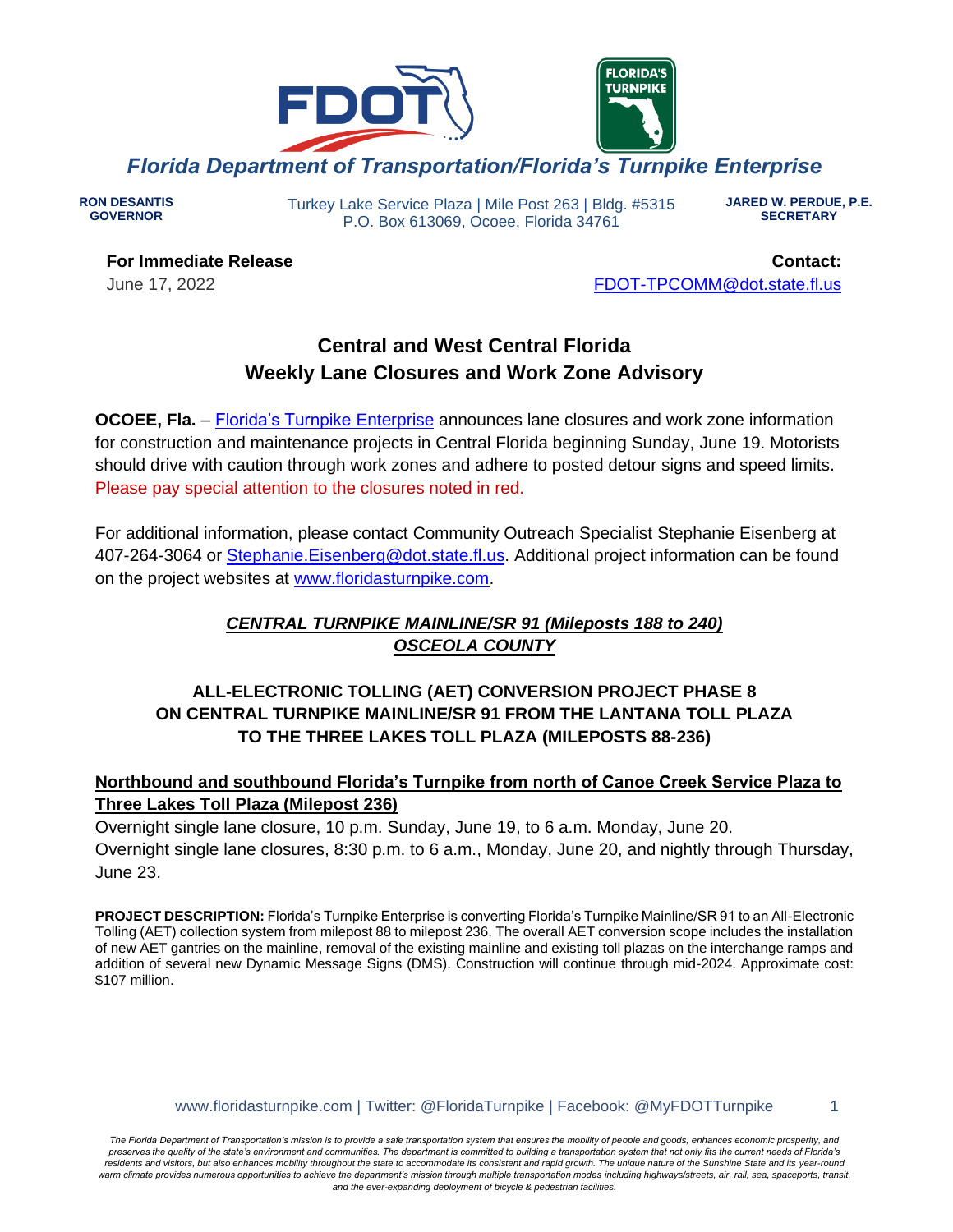## **CENTRAL TURNPIKE MAINLINE/SR 91 RESURFACING AND ROADSIDE IMPROVEMENTS PROJECT FROM MILEPOST 190 TO MILEPOST 198**

### **Northbound Florida's Turnpike/SR 91 north of Fort Drum Service Plaza (Milepost 190 to 198)**

Overnight single lane closures, 8 p.m. to 6 a.m., Sunday, June 19, and nightly through Thursday, June 23.

Daytime shoulder closures, 6 a.m. to 6 p.m., Monday June 20, and daily through Friday, June 24.

### **Southbound Florida's Turnpike/SR 91 north of Fort Drum Service Plaza (Milepost 190 to 198)**

Overnight single lane closure, 10 p.m. Sunday, June 19, to 6 a.m. Monday, June 20. Overnight single lane closures, 8 p.m. to 6 a.m., Monday, June 20, and nightly through Thursday, June 23.

Daytime shoulder closures, 6 a.m. to 6 p.m., Monday, June 20, and daily through Friday, June 24.

**Northbound Florida's Turnpike/SR 91 entrance ramp from US 441/SR 60/Yeehaw Junction** Overnight full ramp closure, 10 p.m. Monday, June 20, to 5 a.m. Tuesday, June 21. **Detour information:**

• US 441/SR 60/Yeehaw Junction traffic wishing to access northbound Florida's Turnpike/SR 91 will be directed to southbound Florida's Turnpike, travel south on Florida's Turnpike to the Fort Drum Service Plaza (Milepost 184) and follow detour signs to access northbound Florida's Turnpike.

**PROJECT DESCRIPTION:** Florida's Turnpike/SR 91 is being resurfaced from milepost 190 to milepost 198, in Osceola County. Work will include resurfacing the Turnpike ramps and Tandem Truck parking lot at Yeehaw Junction/SR 60 (Exit 193) and widening a portion of Florida's Turnpike at Yeehaw Junction to provide longer entrance and exit lanes. Construction will continue through 2022. Approximate cost: \$16.7 million.

### *NORTHERN TURNPIKE MAINLINE/SR 91 (Mileposts 240 to 309) OSCEOLA, ORANGE, SEMINOLE, LAKE & SUMTER COUNTIES*

### **I-4 DIRECT CONNECT RAMPS TO NORTHERN TURNPIKE MAINLINE/SR 91 AND IMPROVEMENTS FROM BEACHLINE EXPRESSWAY TO I-4 (MILEPOSTS 253-261)**

## **Northbound and southbound Florida's Turnpike/SR 91 between Beachline Expressway/SR 528/US 17/US 92/US 441 (Exit 255) and I-4 (Exit 259)**

Overnight double lane closures, 10 p.m. to 5:30 a.m., Sunday, June 19, and nightly through Thursday, June 23.

**PROJECT DESCRIPTION:** Florida's Turnpike Enterprise is constructing flyover ramps to directly connect Florida's Turnpike and I-4. This project includes constructing three new electronic tolling points, removing three existing ramp tolling points, milling, and resurfacing from south of Orange Blossom Trail to Vineland Road, and improving signalization at Consulate Drive. Other improvements include barrier and guardrail installation, highway lighting drainage and signage. Construction will continue through mid-2022. Approximate cost: \$85 million.

www.floridasturnpike.com | Twitter: @FloridaTurnpike | Facebook: @MyFDOTTurnpike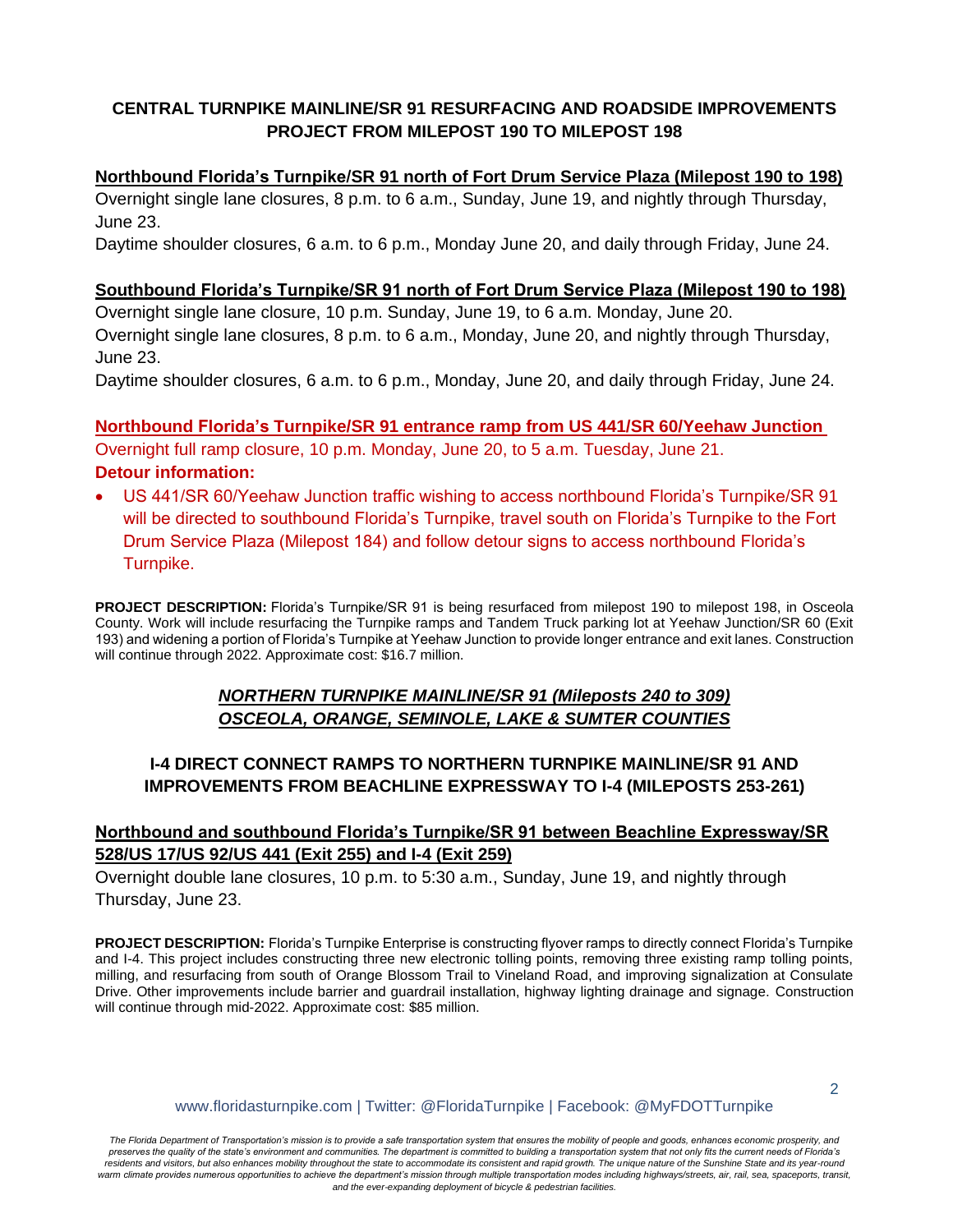## **CONNECTED VEHICLE (CV) DEPLOYMENT PROJECT ON FLORIDA'S TURNPIKE/SR 91 AND BEACHLINE EXPRESSWAY/SR 528**

**Southbound Florida's Turnpike/SR 91 at the Turkey Lake Service Plaza (Mileposts 264 to 263)** Overnight single lane closure, 10 p.m. Monday, June 20, to 6 a.m. Tuesday, June 21.

**Eastbound Beachline Expressway/SR 528 exit ramp to International Drive (Exit 1)** Overnight full ramp closure, 11 p.m. Tuesday, June 21, to 6 a.m. Wednesday, June 22. **Detour Information:**

• Eastbound Beachline Expressway/SR 528 traffic wishing to access International Drive (Exit 1) will be directed to continue exit at Orangewood Boulevard (Exit 2), travel south on Orangewood Boulevard to Central Florida Parkway, and travel west on Central Florida Parkway to access International Drive.

### **Westbound Beachline Expressway/SR 528 exit ramp to Florida's Turnpike/SR 91/US 17/US 92/US 441 (Exit 4)**

Overnight full ramp closures, 11 p.m. Wednesday, June 22, to 5 a.m. Thursday, June 23; and 11 p.m. Thursday, June 23, to 5 a.m. Friday, June 24.

### **Detour information:**

• Westbound Beachline Expressway/SR 528 traffic wishing to access Florida's Turnpike/SR 91/US 17/US 92/ US 441 (Exit 4) will be directed to exit at John Young Parkway (Exit 3), travel south on John Young Parkway to eastbound Beachline Expressway, and travel east on Beachline Expressway to access Florida's Turnpike (Exit 4).

**PROJECT DESCRIPTION:** Florida's Turnpike Enterprise is deploying Connected Vehicle (CV) technology devices along Florida's Turnpike/SR 91 from the Orlando South Interchange (milepost 255) to SR 408 Interchange (milepost 267) and Beachline Expressway/SR 528 from Interstate 4 (milepost 0) to McCoy Road/Jetport Drive (milepost 8). This project will test CV infrastructure, vehicles equipped with CV technology and sensors based on Light Detection and Ranging (LiDAR) technologies. Work is anticipated to be completed in early 2023. Approximate cost: \$3.7 million.

### **NORTHERN TURNPIKE MAINLINE/SR 91 RESURFACING AND SAFETY IMPROVEMENTS FROM MILEPOST 260 TO MILEPOST 265**

## **Northbound Florida's Turnpike/SR 91 from north of I-4 south of Spessard L. Holland East-West Expressway/SR 408 (Milepost 260 to 265)**

Overnight multiple lane closures, 9 p.m. to 6 a.m., Sunday, June 19, and nightly through Thursday, June 23.

### Southbound Florida's Turnpike/SR 91 from north of I-4 to south of Spessard L. Holland East-**West Expressway/SR 408 (Milepost 260 to 265)**

Overnight multiple lane closures, 8 p.m. to 6 a.m., Sunday, June 19, and nightly through Thursday, June 23.

www.floridasturnpike.com | Twitter: @FloridaTurnpike | Facebook: @MyFDOTTurnpike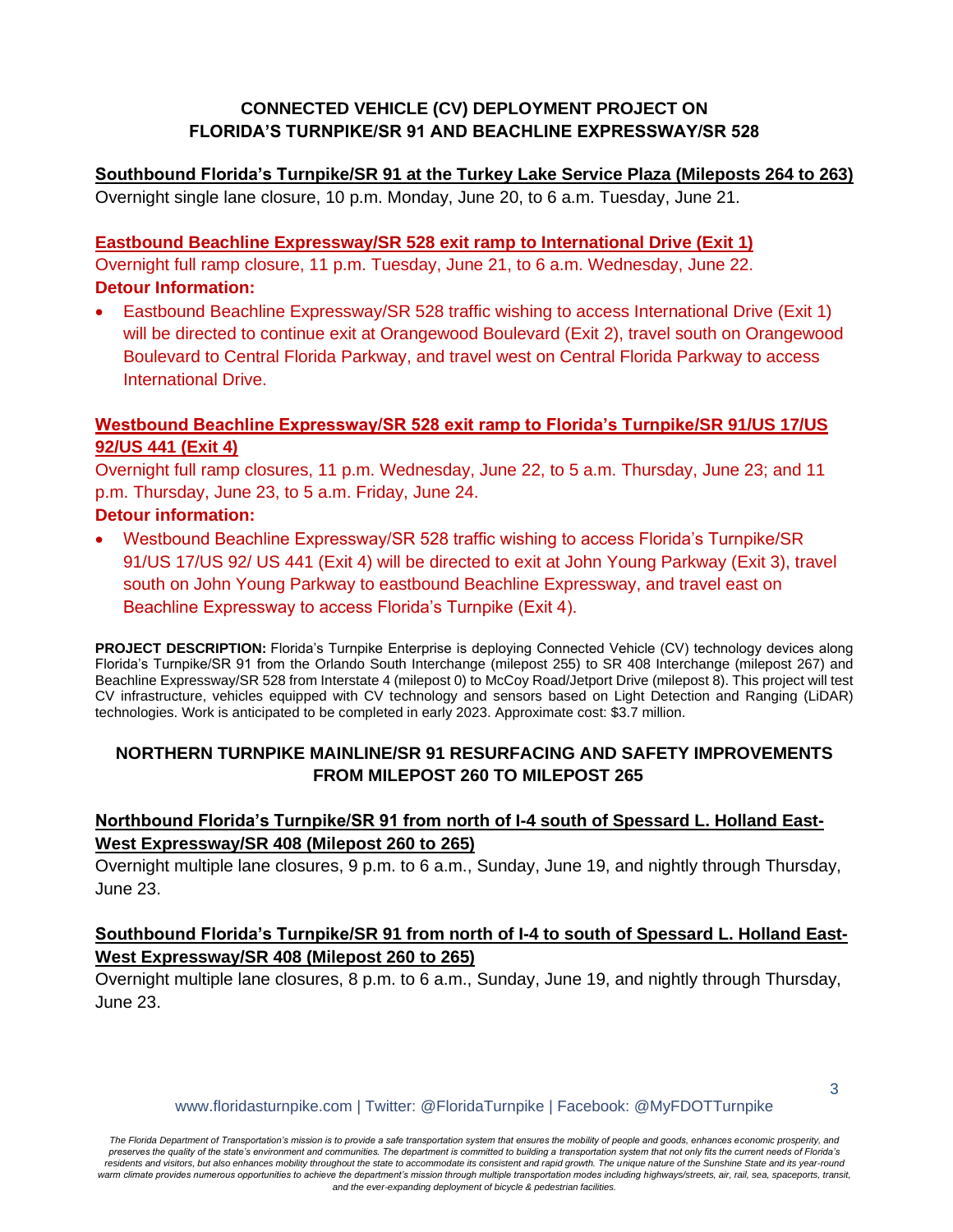**PROJECT DESCRIPTION:** Florida's Turnpike/SR 91 is being resurfaced between north of Interstate 4 and south of SR 408 (mileposts 260 to 265), in Orange County. This project includes reconstructing the FTE headquarters' parking lot, landscaping, and lighting upgrades. Construction will continue mid-2022. Approximate cost: \$18.9 million.

### **NORTHERN TURNPIKE MAINLINE/SR 91 RESURFACING AND SAFETY IMPROVEMENTS FROM MILEPOST 265 TO MILEPOST 269**

No lane closures scheduled.

**PROJECT DESCRIPTION:** Florida's Turnpike/SR 91 is being resurfaced between Spessard L. Holland East-West Expressway/SR 408 and north of Daniel Webster Western Beltway/SR 429 (mileposts 265 to 269), in Orange County. This project also includes resurfacing Florida's Turnpike entrance and exit ramps at SR 408, SR 50, and Daniel Webster Western Beltway/SR 249. SR 408 will be resurfaced from Florida's Turnpike to Old Winter Garden Road. The project will also widen the northbound Florida's Turnpike exit ramp to SR 429. New signage, pavement markings, signalization, lighting, and drainage will be installed throughout the project limits. Bridge upgrades including joint repairs, traffic railing and pedestrian fencing will also take place. Construction will continue through mid-2023. Approximate cost: \$22 million.

### **NORTHERN TURNPIKE MAINLINE/SR 91 WIDENING PROJECT FROM CLERMONT/SR 50 TO HANCOCK ROAD/MINNEOLA**

### **Northbound and southbound Florida's Turnpike/SR 91 between south of CR 438 and Hancock Road/Minneola (Mileposts 273.5 to 279)**

Overnight single lane closures, 9 p.m. to 5 a.m., Sunday, June 19, and nightly through Thursday, June 23.

#### **CR 438/Oakland Avenue Bridge over Florida's Turnpike/SR 91**

Long-term full bridge closure through Fall 2022.

#### **Detour information:**

- Eastbound CR 438/Oakland Avenue traffic wishing to continue east will be directed to travel west on CR 438 to SR 50/West Colonial Drive, travel east on SR 50 to S. Tubb Street and travel north on S. Tubb Street to access CR 438.
- Westbound CR 438/Oakland Avenue traffic wishing to continue west will be directed to S. Tubb Street, travel south on S. Tubb Street to SR 50/West Colonial Drive and travel west on SR 50 to access CR 438.

#### **CR 455 Bridge over Florida's Turnpike/SR 91**

Long-term full bridge closure through Spring 2023.

#### **Detour information:**

- Northbound CR 455 traffic wishing to continue north will be directed to travel south on CR 455 to SR 50/West Colonial Drive, travel east on SR 50 to Lake Boulevard, travel north on Lake Boulevard to Old Highway 50 and travel northwest on Old Highway 50 to access CR 455.
- Southbound CR 455 traffic wishing to continue south will be directed to travel southeast on Old Highway 50 to Lake Boulevard, travel south on Lake Boulevard to SR 50/West Colonial Drive and travel west on SR 50 to access CR 455.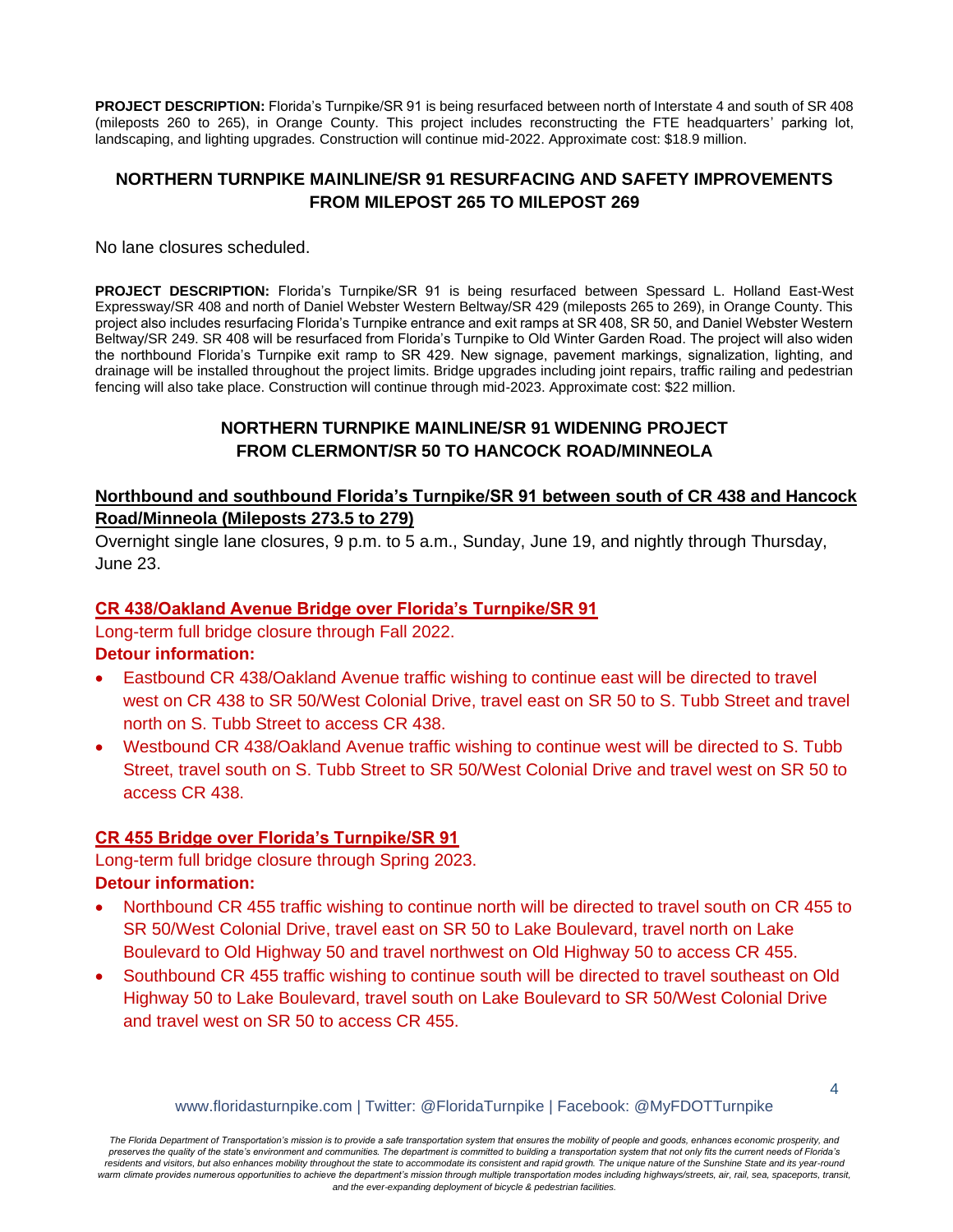**PROJECT DESCRIPTION:** Florida's Turnpike/SR 91 is being widened from four to eight lanes from Clermont/SR 50 to Hancock Road/Minneola in Lake and Orange counties. This project includes constructing a new Fosgate Road bridge over the Turnpike. The bridges at CR 438 and CR 455 will also be replaced, as well as the Turnpike bridges over Jones Road, Old Highway 50 and Blackstill Lake Road. The West Orange Trail bridge over the Turnpike will be replaced with a prefabricated structure. New electronic tolling gantries and buildings will be installed, and the existing toll booths and canopies at the Clermont/SR 50 entrance and exit ramps will be demolished. Safety improvements for this project include a new Intelligent Transportation system, signage, pavement markings, signalization, lighting and drainage. Construction will continue through mid-2026. Approximate cost: \$162.3 million.

#### **NORTHERN TURNPIKE MAINLINE/SR 91 RESURFACING AND SAFETY IMPROVEMENTS FROM MILEPOST 297 TO MILEPOST 309**

### **Northbound and southbound Florida's Turnpike/SR 91 between I-75 and north of CR 470 (Mileposts 309 to 297)**

Daytime shoulder closures, 7 a.m. to 5 p.m., Monday, June 20, and daily through Friday, June 24.

#### **Northbound Florida's Turnpike/SR 91 between I-75 and north of CR 470 (Mileposts 309 to 297)**

Overnight single lane closure, 10 p.m. Sunday, June 19, to 6 a.m. Monday, June 20. Overnight single lane closures, 8 p.m. to 6 a.m., Monday, June 20 and nightly through Thursday, June 23.

#### **Southbound Florida's Turnpike/SR 91 between I-75 and north of CR 470 (Mileposts 309 to 297)**

Overnight single lane closure, 10 p.m. Sunday, June 19, to 6 a.m. Monday, June 20. Overnight single lane closures, 8 p.m. to 6 a.m., Monday, June 20 and nightly through Thursday, June 23.

**PROJECT DESCRIPTION:** Florida's Turnpike Enterprise is resurfacing Florida's Turnpike/SR 91 from CR 470 to I-75, in Sumter County. This project also includes the resurfacing of entrance and exit ramps at US 301 (Exit 304), new guardrails, signage, and pavement markings. Construction will continue through mid-2022. Approximate cost: \$11.5 million.

### **BEXLEY TRAIL BRIDGE REPLACEMENT OVER FLORIDA'S TURNPIKE FROM MILEPOST 297 TO MILEPOST 300**

No lane closures scheduled.

**PROJECT DESCRIPTION:** Sumter County, in partnership with Florida's Turnpike Enterprise, is building a new four lane bridge over Florida's Turnpike/SR 91. This project includes constructing a two-way bridge for vehicles and pedestrians over the Turnpike, and the demolition of the existing Bailey Road bridge crossing. Construction will continue through mid-2023. For inquiries related to this project, please contact Eddie Ferris at [eferris@eismanrusso.com.](mailto:eferris@eismanrusso.com)

### **DANIEL WEBSTER WESTERN BELTWAY/SR 429 RESURFACING AND ROADSIDE IMPROVEMENTS PROJECT FROM SINCLAIR ROAD TO SEIDEL ROAD**

### **Northbound and southbound Daniel Webster Western Beltway/SR 429 from Sinclair Road to Seidel Road (Mileposts 0 to 11)**

Overnight single lane closures, 9 p.m. to 6 a.m., Monday, June 20, and nightly through Thursday, June 23.

www.floridasturnpike.com | Twitter: @FloridaTurnpike | Facebook: @MyFDOTTurnpike

5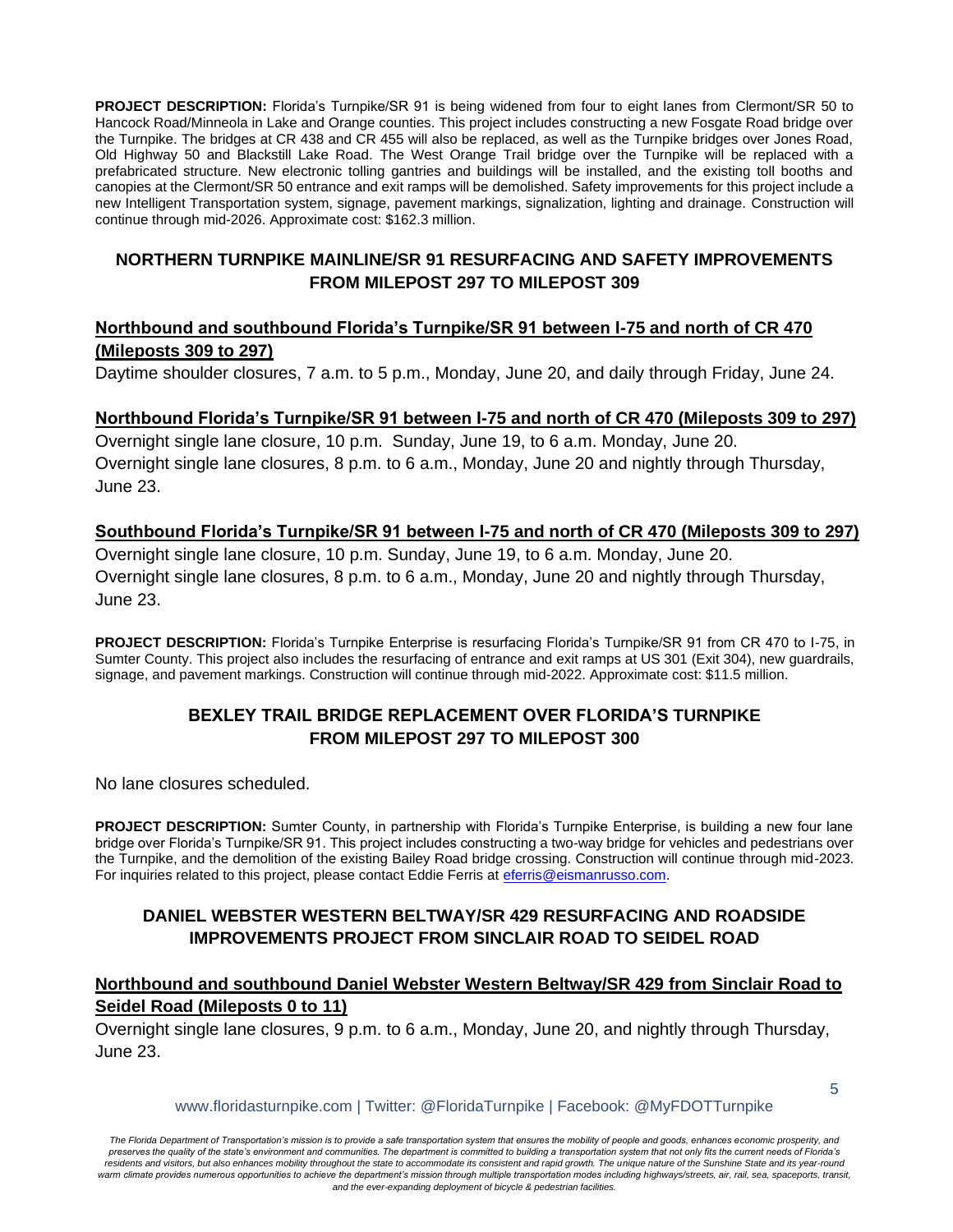#### **Northbound Daniel Webster Western Beltway/SR 429 exit ramp to Seidel Road (Exit 11)**

Overnight single lane closure, 9 p.m. Thursday, June 23, to 6 a.m. Friday, June 24.

**Northbound Daniel Webster Western Beltway/SR 429 exit ramp to Kissimmee/US 192 (Exit 6)** Overnight single lane closure, 9 p.m. Monday, June 20, to 6 a.m. Tuesday, June 21.

#### **Northbound Daniel Webster Western Beltway/SR 429 entrance ramp to US 192**

Overnight ramp closures, 9 p.m. Tuesday, June 21, to 5 a.m. Wednesday, June 22; and 9 p.m. Wednesday, June 22, to 5 a.m. Thursday, June 23.

#### **Detour information:**

• Northbound Daniel Webster Western Beltway/SR 429 traffic wishing to access northbound SR 429 will be directed to travel west on US 192 to Avalon Road, travel north on Avalon Road to Western Way and travel east on Western Way to access northbound SR 429.

**PROJECT DESCRIPTION:** Florida's Turnpike Enterprise is resurfacing Daniel Webster Western Beltway/SR 429 from Sinclair Road to Seidel Road in Osceola and Orange counties. This project will also install new signage, pavement markings, lighting and wrong way driving detection systems. Construction will continue through early 2023. Approximate cost: \$18.8 million.

### **REPLACING ROAD SIGNS ALONG BEACHLINE EXPRESSWAY/SR 528 FROM WEST OF SR 520 TO COCOA BOULEVARD/US 1/SR A1A**

No lane closures scheduled.

PROJECT DESCRIPTION: Florida's Turnpike Enterprise is replacing sign panels and sign structures along Beachline Expressway/SR 528 from SR 520 to Industry Road in Orange and Brevard counties. The project includes installation and replacement of guardrail at two locations in Brevard County. Construction will continue through mid-2022. Approximate cost: \$1.69 million.

### **SEMINOLE EXPRESSWAY RESURFACING AND ROADSIDE IMPROVEMENTS PROJECT FROM NORTH OF SR 434 TO NORTH OF LAKE MARY BOULEVARD**

### **Northbound & Southbound Seminole Expressway/SR 417 from north of SR 434 to north of Lake Mary Boulevard (Mileposts 44 to 49)**

Overnight single lane closures, 8 p.m. to 6 a.m., Sunday, June 19, and nightly through Thursday, June 23.

**PROJECT DESCRIPTION:** Florida's Turnpike Enterprise is resurfacing Seminole Expressway/SR 417 from north of SR 434 to north of Lake Mary Boulevard in Seminole County. This project includes installing new lighting and signage, improvements to the northbound exit ramp to Ronald Reagan Boulevard, sidewalk modifications, new guardrail, wrong way driving detection systems and drainage modifications. Construction will continue through early 2023. Approximate cost: \$13.8 million.

www.floridasturnpike.com | Twitter: @FloridaTurnpike | Facebook: @MyFDOTTurnpike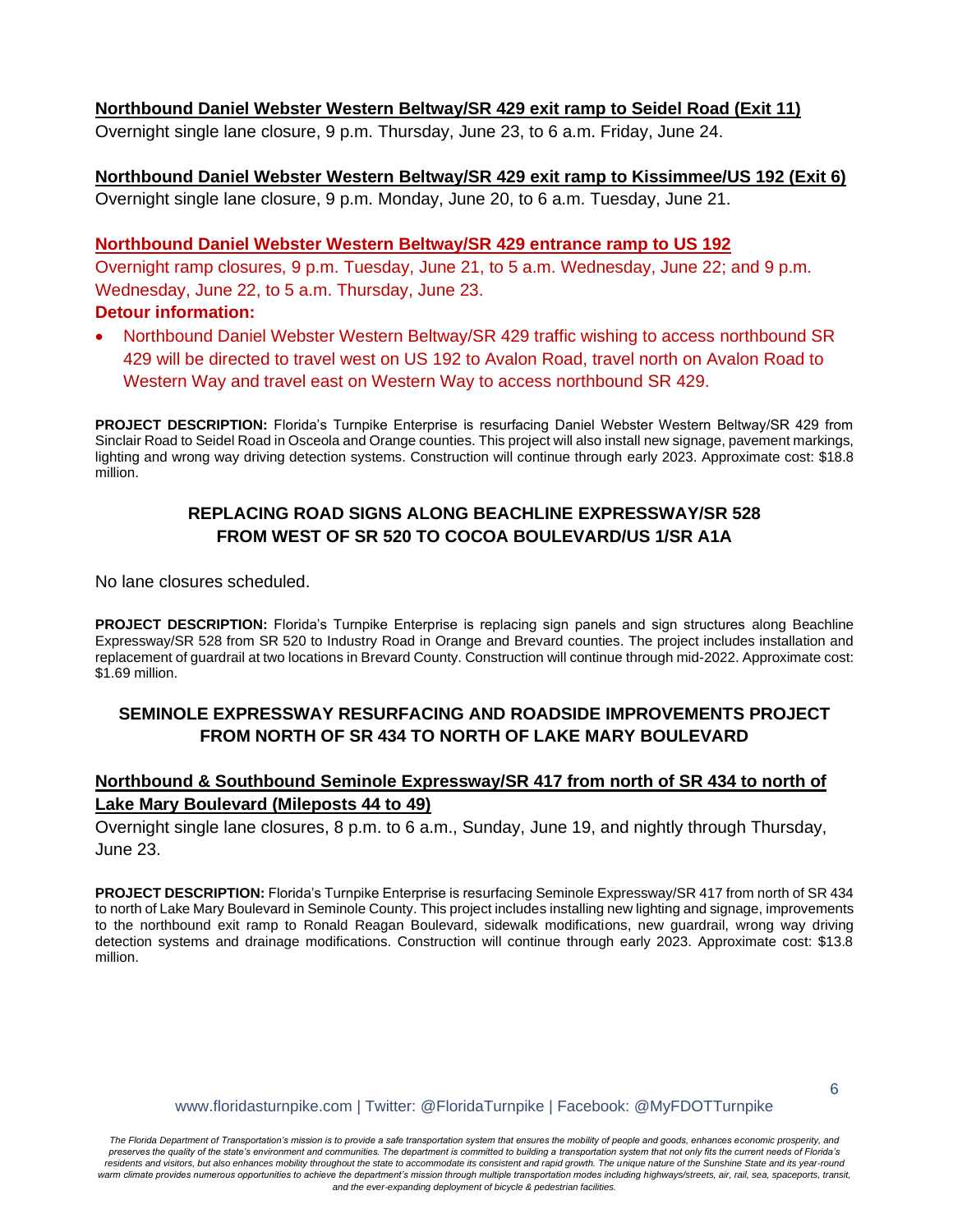### **TOLL EQUIPMENT OPERATIONS AND MAINTENANCE**

### **Florida's Turnpike/SR 91**

#### **Northbound Florida's Turnpike/SR 91 at Three Lakes Toll Plaza (Milepost 236)**

Overnight partial closure, 10:30 p.m. Wednesday, June 22, to 5 a.m. Thursday, June 23.

#### **Southbound Florida's Turnpike/SR 91 at Three Lakes Toll Plaza (Milepost 236)**

Overnight partial closure, 11 p.m. Wednesday, June 22, to 5 a.m. Thursday, June 23.

## *SUNCOAST PARKWAY & POLK PARKWAY HILLSBOROUGH, PASCO, HERNANDO, CITRUS & POLK COUNTIES*

## **SUNCOAST PARKWAY/SR 589 NEW RIDGE ROAD INTERCHANGE PROJECT**

### **Northbound Suncoast Parkway/SR 589 entrance ramp from Ridge Road**

Nighttime shoulder closures, 8 p.m. Sunday, June 19, to 12 a.m. Monday, June 20. Daytime shoulder closures, 7 a.m. to 5 p.m., Monday, June 20, and daily through Friday, June 24.

### **Southbound Suncoast Parkway/SR 589 exit ramp to Ridge Road (Exit 25)**

Nighttime shoulder closures, 8 p.m. Sunday, June 19, to 12 a.m. Monday, June 20. Daytime shoulder closures, 7 a.m. to 5 p.m., Monday, June 20, and daily through Friday, June 24.

**PROJECT DESCRIPTION:** Pasco County, in partnership with Florida's Turnpike Enterprise, is building a new interchange on Suncoast Parkway/SR 589 at Ridge Road. This project includes constructing a full interchange with access to and from northbound and southbound Suncoast Parkway, two All-Electronic Tolling facilities at the northbound entrance ramp and southbound exit ramp, Intelligent Transportation System improvements, and new signage, lighting, and pavement markings. Construction will continue through mid-2022. Approximate cost: \$11.5 million.

### **SUNCOAST PARKWAY 2/SR 589 FROM US 98 TO SR 44**

#### **Northbound and southbound Suncoast Parkway/SR 589 from US 98 to SR 44**

Possible daytime intermittent shoulder closures, 9 a.m. to 3:30 p.m., Monday, June 20, and daily through Friday, June 24.

#### **Eastbound and westbound US 98 in the vicinity of the Suncoast Parkway/SR 589**

Possible daytime intermittent single lane closures, 9 a.m. to 3:30 p.m., Monday, June 20, and daily through Friday, June 24.

### **W. Oak Park Boulevard/CR 480 in the vicinity of the Suncoast Parkway/SR 589**

Possible daytime intermittent single lane closures, 9 a.m. to 3:30 p.m., Monday, June 20, and daily through Friday, June 24.

www.floridasturnpike.com | Twitter: @FloridaTurnpike | Facebook: @MyFDOTTurnpike

7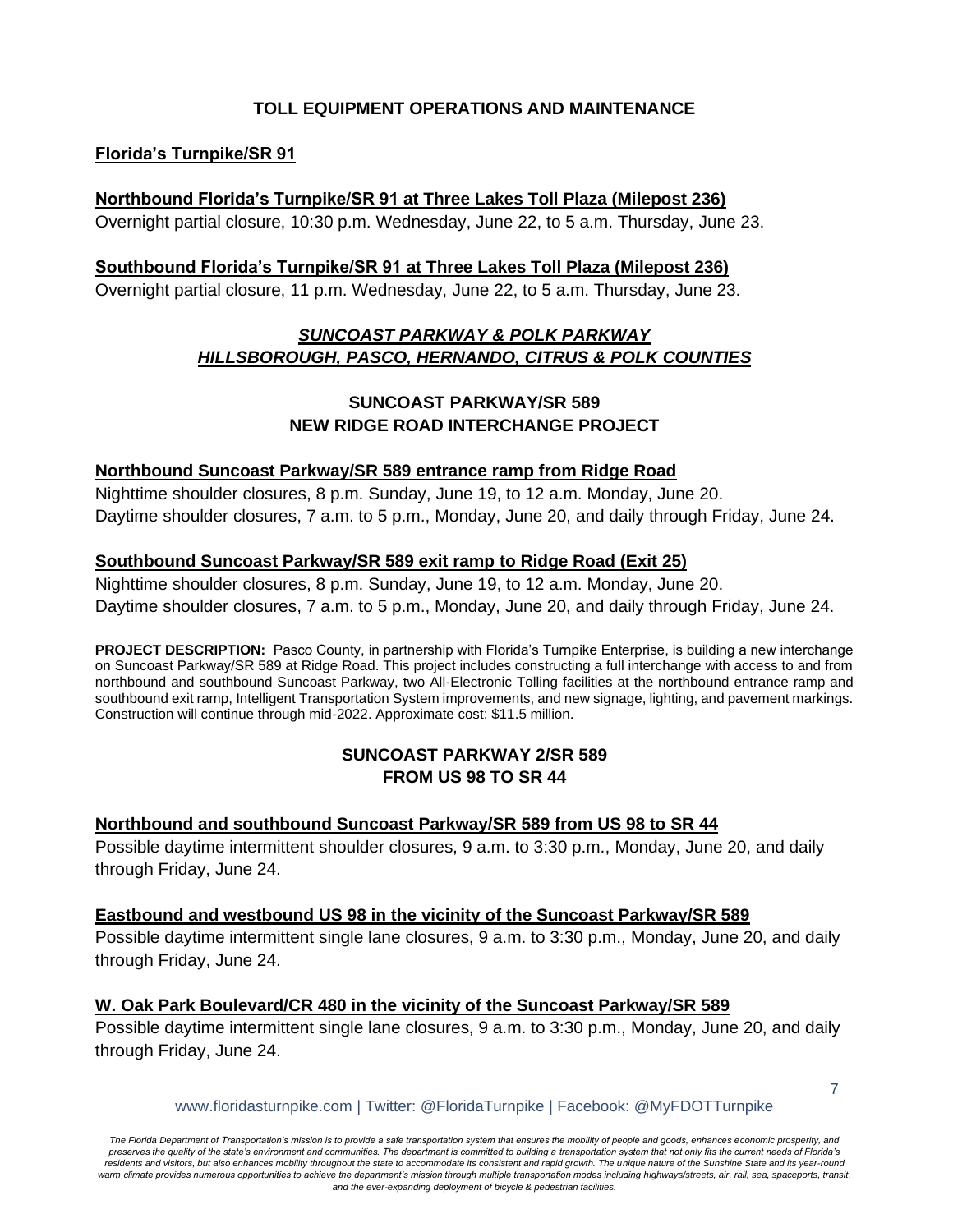#### **W. Cardinal Street in the vicinity of the Suncoast Parkway/SR 589**

Possible daytime intermittent single lane closures, 9 a.m. to 3:30 p.m., Monday, June 20, and daily through Friday, June 24.

#### **W. Glen Street in the vicinity of the Suncoast Parkway/SR 589**

Possible daytime intermittent single lane closures, 9 a.m. to 3:30 p.m., Monday, June 20, and daily through Friday, June 24.

#### **Grover Cleveland Boulevard in the vicinity of the Suncoast Parkway/SR 589**

Possible daytime intermittent single lane closures, 9 a.m. to 3:30 p.m., Monday, June 20, and daily through Friday, June 24.

#### **Homosassa Trail/CR 490 in the vicinity of the Suncoast Parkway/SR 589**

Possible daytime intermittent single lane closures, 9 a.m. to 3:30 p.m., Monday, June 20, and daily through Friday, June 24.

#### **W. Southern Street in the vicinity of the Suncoast Parkway/SR 589**

Possible daytime intermittent single lane closures, 9 a.m. to 3:30 p.m., Monday, June 20, and daily through Friday, June 24.

#### **SR 44 in the vicinity of the Suncoast Parkway/SR 589**

Possible daytime intermittent single lane closures, 7 a.m. to 4 p.m., Monday, June 20, and daily through Friday, June 24.

**PROJECT DESCRIPTION:** Florida's Turnpike Enterprise is constructing the Suncoast Parkway 2, a four-lane toll facility that extends the existing Suncoast Parkway northward for 13 miles from US 98, in Hernando County, to SR 44, in Citrus County. Work includes constructing full interchanges at US 98 and W. Cardinal Street, a partial interchange at SR 44, a wildlife crossing and four wildlife culverts, 15 new bridges, and related drainage, lighting, highway signing, traffic signalization, guardrail, and sidewalk. The Suncoast Trail, part of Florida's Statewide Greenways and Trails System, will also be extended from US 98 to SR 44, with a pedestrian overpass constructed over US 98. Construction will continue through 2022. Approximate cost: \$135 million.

### **ALL-ELECTRONIC TOLLING (AET) CONVERSION PROJECT ON POLK PARKWAY/SR 570 FROM INTERSTATE 4 (I-4) TO OLD DIXIE HIGHWAY**

No lane closures scheduled.

**PROJECT DESCRIPTION:** Florida's Turnpike Enterprise is converting an 18-mile portion of Polk Parkway/SR 570 to electronic tolling between I-4 and Old Dixie Highway/CR 546 in Polk County. This project includes constructing three new toll gantries at the Western Mainline (milepost 8), Central Mainline (milepost 13), and SR 540 New Mainline (milepost 15.5), removing cash toll collections and replacing them with SunPass and TOLL-BY-PLATE and demolishing the existing Western and Central Mainline toll plazas. Work is anticipated to be completed in mid-2024. Approximate cost: \$31.6 million.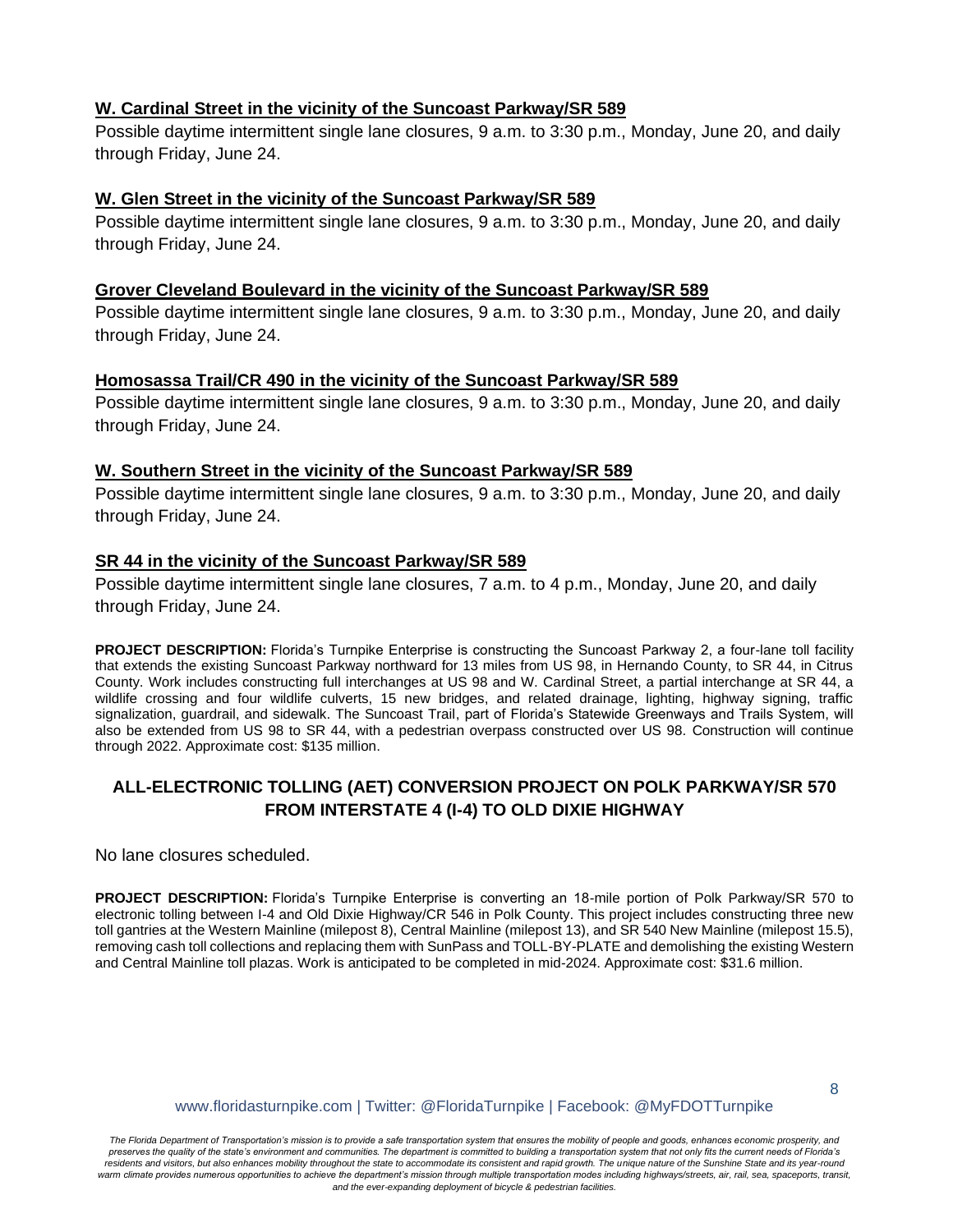## **POLK PARKWAY/SR 570 WIDENING AND RESURFACING FROM OLD DIXIE HIGHWAY TO PACE ROAD**

## **Eastbound and westbound Polk Parkway/SR 570 between north of Auburndale Highway/US 92 and south of Pace Road (Mileposts 18 to 22)**

Possible daytime shoulder closures, 7 a.m. to 5 p.m., Monday June 20, and daily through Friday, June 24.

### **Eastbound and westbound Old Dixie Highway/CR 546 underneath Polk Parkway/SR 570**

Long-term single lane closure through August 2022. Two lanes will remain open to traffic. Daytime intermittent single lane closures, 7 a.m. to 5 p.m., Monday, June 20, and daily through Friday, June 24.

#### **Eastbound and westbound Braddock Road over Polk Parkway/SR 570**

Daytime intermittent single lane closures, 7 a.m. to 5 p.m., Monday, June 20, and daily through Friday, June 24.

### **Southbound Berkley Road/CR 655 at Braddock Road over Polk Parkway/SR 570**

Possible daytime single lane closures, 7 a.m. to 5 p.m., Monday, June 20, and daily through Friday, June 24.

**PROJECT DESCRIPTION:** Florida's Turnpike Enterprise is widening a four-mile segment of Polk Parkway/SR 570 to four lanes, between Old Dixie Highway/CR 546 and south of Pace Road and resurfacing the existing 4-lane portions between US 92 and I-4 in Polk County. This project includes constructing a new interchange at Polk Parkway and Braddock Road, widening Braddock Road from west of Polk Parkway to Berkley Road and constructing new electronic tolling points on Polk Parkway and Braddock Road ramps. Work also consists of resurfacing the ramps at CR 546, improving signage, pavement markings, signalization lighting and drainage throughout the project and improving local roads including the realignment of the City of Auburndale Water Treatment Plant access road and the neighborhood access road south of Braddock Road, as well as minor resurfacing on Berkley Road at the Braddock Road intersection. Construction will continue through 2024. Approximate cost: \$61.2 million.

### **TOLL EQUIPMENT OPERATIONS AND MAINTENANCE**

#### **Suncoast Parkway/SR 589**

**Northbound Suncoast Parkway/SR 589 at Anclote Mainline Toll Plaza (Milepost 21)** Overnight partial closure, 10:30 p.m. Wednesday, June 22, to 5 a.m. Thursday, June 23.

#### **Northbound Suncoast Parkway/SR 589 at Lecanto Mainline Toll Plaza (Milepost 65)** Overnight partial closure, 10:30 p.m. Monday, June 20, to 5 a.m. Tuesday, June 21.